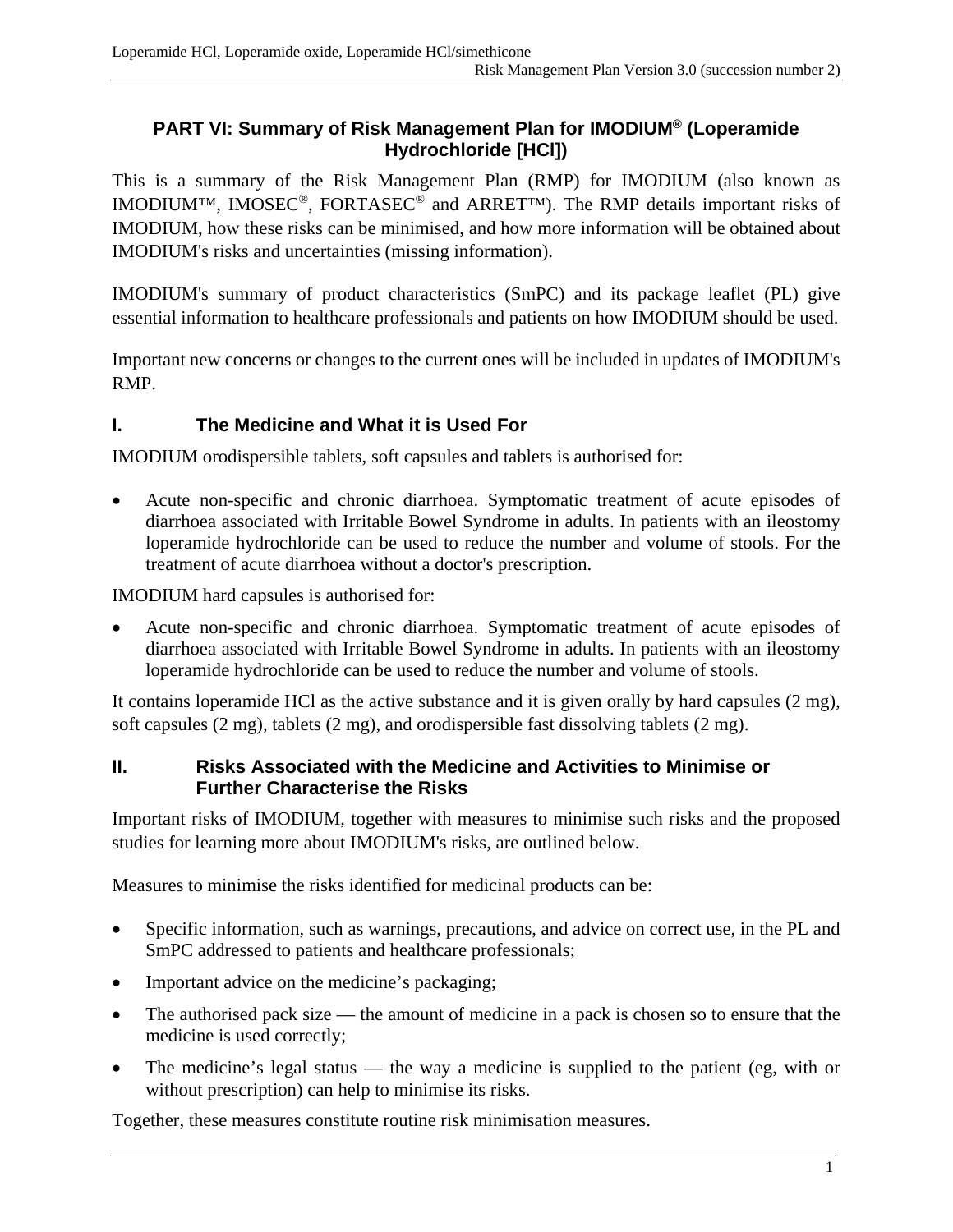In addition to these measures, information about adverse reactions is collected continuously and regularly analysed, including Periodic Safety Update Report (PSUR) assessment, so that immediate action can be taken as necessary. These measures constitute routine pharmacovigilance activities.

If important information that may affect the safe use of IMODIUM is not yet available, it is listed under 'missing information' below.

# **II.A. List of Important Risks and Missing Information**

Important risks of IMODIUM are risks that need special risk management activities to further investigate or minimise the risk, so that the medicinal product can be safely taken. Important risks can be regarded as identified or potential. Identified risks are concerns for which there is sufficient proof of a link with the use of IMODIUM. Potential risks are concerns for which an association with the use of this medicine is possible based on available data, but this association has not been established yet and needs further evaluation. Missing information refers to information on the safety of the medicinal product that is currently missing and needs to be collected (eg, on the longterm use of the medicine);

| <b>List of Important Risks and Missing Information</b> |                                                                                                                                                       |
|--------------------------------------------------------|-------------------------------------------------------------------------------------------------------------------------------------------------------|
| Important identified risks                             | Ileus (including paralytic ileus)<br>٠                                                                                                                |
|                                                        | Megacolon (including toxic megacolon)                                                                                                                 |
|                                                        | Severe skin reactions, including Stevens Johnson syndrome (SJS),<br>toxic epidermal necrolysis (TEN) and erythema multiforme                          |
| Important potential risks                              | Prolonged use masking an underlying condition requiring medical<br>$\bullet$<br>attention                                                             |
|                                                        | Central nervous system (CNS) toxicity due to relative overdose in<br>patients with hepatic impairment                                                 |
|                                                        | QT prolongation and/or serious ventricular arrhythmias, including<br>٠<br>torsades de pointes (TdP) associated with abuse and misuse of<br>loperamide |
| Missing information                                    | Use in children under 2 years of age                                                                                                                  |
|                                                        | Use in pregnant or breastfeeding women                                                                                                                |

# **II.B. Summary of Important Risks**

| Important identified risk - Ileus (including paralytic ileus) |                                                                                                                                                                                                                                                                                                                                                                 |
|---------------------------------------------------------------|-----------------------------------------------------------------------------------------------------------------------------------------------------------------------------------------------------------------------------------------------------------------------------------------------------------------------------------------------------------------|
| Evidence for linking the risk to<br>the medicine              | Cases of ileus (including paralytic ileus) have been reported in the<br>postmarketing setting, and are also described in the current<br>prescribing information for loperamide.                                                                                                                                                                                 |
| Risk factors and risk groups                                  | In general, there are several causes of ileus, but the most common<br>setting for the development of ileus is the postoperative state. It is<br>estimated that postoperative ileus occurs in approximately 50% of<br>patients who undergo major abdominal surgery. Ileus may also<br>develop in <i>Clostridium difficile</i> infection (CDI) where diarrhoea is |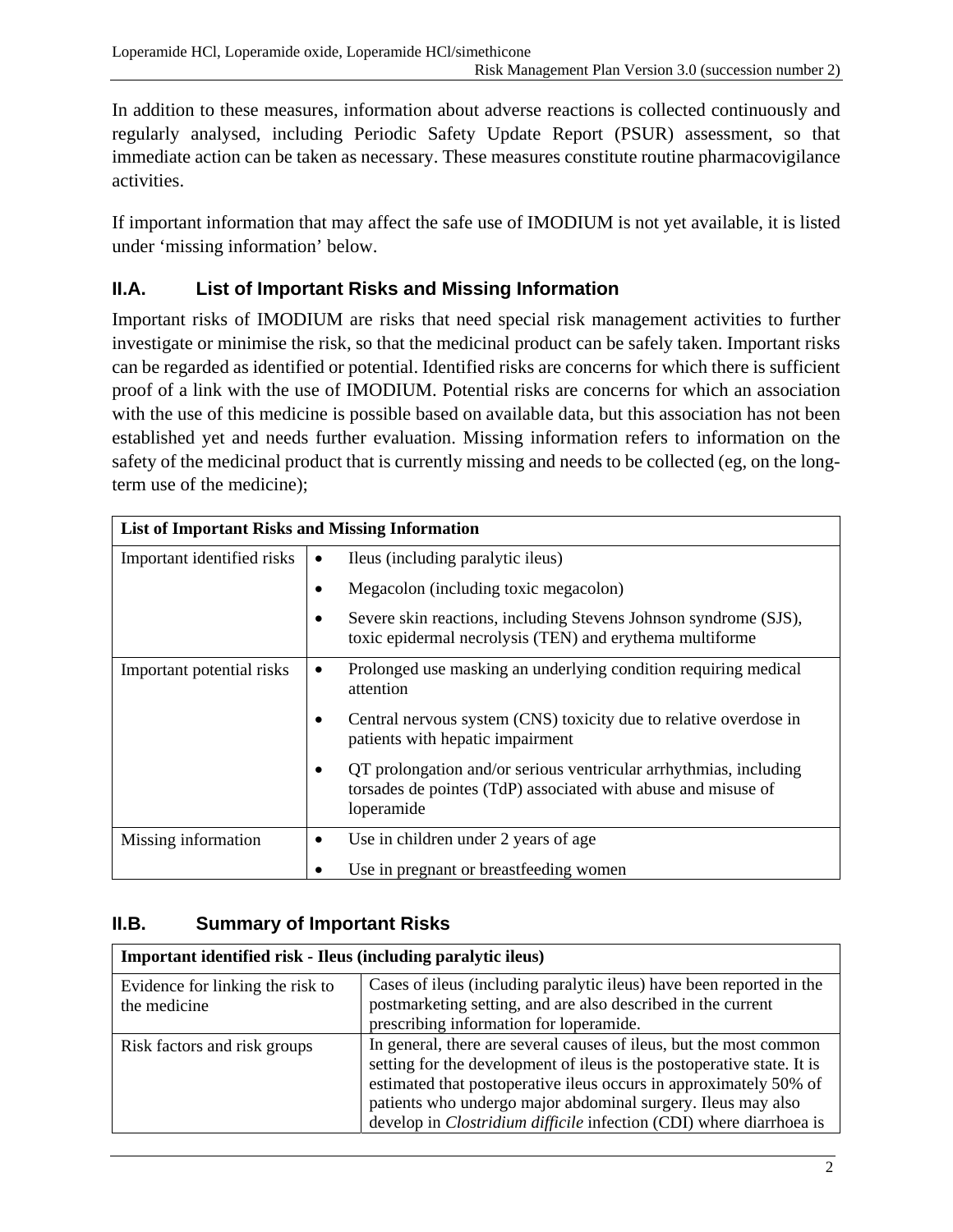|                            | a presenting symptom. Other conditions that can lead to the<br>development of ileus include: sepsis, drugs (eg, anaesthesia,<br>opioids, psychotropics, anticholinergics, antacids, warfarin,<br>amitriptyline, chlorpromazine), endocrine disorders (eg, diabetes,<br>adrenal insufficiency, hypothyroidism), and metabolic disorders<br>(eg, low potassium, magnesium, or sodium levels; anaemia;<br>hyposmolality). |
|----------------------------|------------------------------------------------------------------------------------------------------------------------------------------------------------------------------------------------------------------------------------------------------------------------------------------------------------------------------------------------------------------------------------------------------------------------|
| Risk minimisation measures | Routine risk minimisation measures:<br>SmPC Section 4.3.<br>SmPC Section 4.9.<br>PL Section 2.<br>PL Section 4.<br>Additional risk minimisation measures:<br>None.                                                                                                                                                                                                                                                     |

| Important identified risk - Megacolon (including toxic megacolon) |                                                                                                                                                                                                                                                                                                                                                                                                                                                                                                                                                                                                                                                                                                                                                                                                                                                                                                                                                                                                                                                                                                                                                                                                                              |
|-------------------------------------------------------------------|------------------------------------------------------------------------------------------------------------------------------------------------------------------------------------------------------------------------------------------------------------------------------------------------------------------------------------------------------------------------------------------------------------------------------------------------------------------------------------------------------------------------------------------------------------------------------------------------------------------------------------------------------------------------------------------------------------------------------------------------------------------------------------------------------------------------------------------------------------------------------------------------------------------------------------------------------------------------------------------------------------------------------------------------------------------------------------------------------------------------------------------------------------------------------------------------------------------------------|
| Evidence for linking the risk to<br>the medicine                  | Cases of megacolon (including toxic megacolon) have been<br>reported in the postmarketing setting, and are also described in the<br>current prescribing information for loperamide.                                                                                                                                                                                                                                                                                                                                                                                                                                                                                                                                                                                                                                                                                                                                                                                                                                                                                                                                                                                                                                          |
| Risk factors and risk groups                                      | Acute megacolon may occur after orthopaedic surgery, caesarean<br>delivery, and cardiovascular or lung surgery and can also occur in<br>patients with other diagnoses, such as pneumonia, sepsis,<br>myocardial infarction, or stroke. Toxic megacolon is recognised as<br>a complication of ulcerative colitis (UC), but it may also be a<br>complication of any number of colitides, including inflammatory,<br>ischaemic, infectious, radiation, and pseudomembranous. Age may<br>be considered a risk factor for toxic megacolon in that patients age<br>65 and older are at higher risk of developing CDI and more severe<br>courses of the disease, including toxic megacolon. A review noted<br>that in patients with human immunodeficiency virus (HIV)<br>infection, toxic megacolon has been reported as a consequence of<br>infections with cytomegalovirus, Clostridium difficile,<br>Cryptosporidium, or due to Kaposi's Sarcoma-associated colitis.<br>The authors of this review added that most patients with HIV<br>infection and toxic megacolon were receiving antimotility drugs at<br>the time of diagnosis, suggesting that caution is warranted when<br>using these drugs in patients with diarrhoea. |
| Risk minimisation measures                                        | Routine risk minimisation measures:<br>SmPC Section 4.3.<br>$\bullet$<br>SmPC Section 4.4.<br>SmPC Section 4.8.<br>PL Section 4.<br>Additional risk minimisation measures:<br>None.                                                                                                                                                                                                                                                                                                                                                                                                                                                                                                                                                                                                                                                                                                                                                                                                                                                                                                                                                                                                                                          |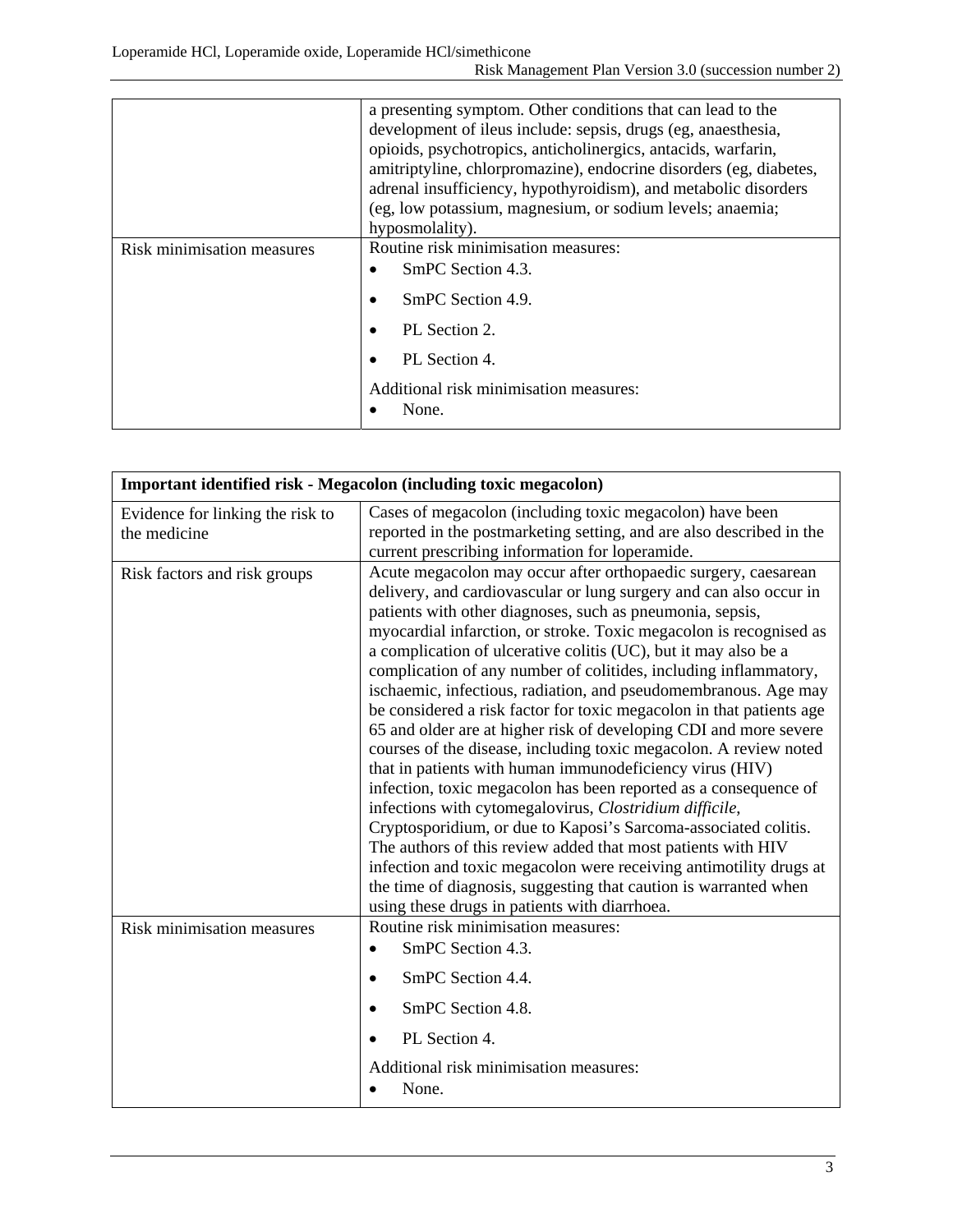| Important identified risk - Severe skin reactions, including SJS, TEN and erythema multiforme |                                                                                                                                                                                                                                                                                                                                                                                                                                                                                                                                                                                                                                                                                                                                                                                                                                                                                                                            |
|-----------------------------------------------------------------------------------------------|----------------------------------------------------------------------------------------------------------------------------------------------------------------------------------------------------------------------------------------------------------------------------------------------------------------------------------------------------------------------------------------------------------------------------------------------------------------------------------------------------------------------------------------------------------------------------------------------------------------------------------------------------------------------------------------------------------------------------------------------------------------------------------------------------------------------------------------------------------------------------------------------------------------------------|
| Evidence for linking the risk to<br>the medicine                                              | Cases of severe skin reactions, including SJS, TEN and erythema<br>multiforme have been reported in the postmarketing setting, and<br>are also described in the current prescribing information for<br>loperamide.                                                                                                                                                                                                                                                                                                                                                                                                                                                                                                                                                                                                                                                                                                         |
| Risk factors and risk groups                                                                  | Erythema multiforme minor tends to affect adults in their 20s and<br>30s, although it can also affect children and adolescents, and rarely<br>affects individuals under the age of 3 or older than 50. The mean<br>age of patients with SJS has varied from 25 to 47 years, depending<br>upon the series. Patients affected by TEN tend to be slightly older,<br>with a mean reported age between 46 and 63 years. Women<br>account for over 60% of cases.<br>Medications are the leading trigger of SJS and TEN in both adults<br>and children, although in children, infections are responsible for a<br>relatively higher percentage of cases of SJS. In adults, medications<br>cause 30% to 50% of cases of SJS and up to 80% of cases of TEN.<br>Infections are the next most common trigger of adult SJS.<br>Infections can also cause SJS and TEN, and there are probably<br>other risk factors not yet identified. |
| Risk minimisation measures                                                                    | Routine risk minimisation measures:<br>SmPC Section 4.8.<br>PL Section 4.<br>Additional risk minimisation measures:<br>None.                                                                                                                                                                                                                                                                                                                                                                                                                                                                                                                                                                                                                                                                                                                                                                                               |

| Important potential risk - Prolonged use masking an underlying condition requiring medical<br>attention |                                                                                                                                                                                                                                                                                                                                                                                                                                                |
|---------------------------------------------------------------------------------------------------------|------------------------------------------------------------------------------------------------------------------------------------------------------------------------------------------------------------------------------------------------------------------------------------------------------------------------------------------------------------------------------------------------------------------------------------------------|
| Evidence for linking the risk to<br>the medicine                                                        | The current prescribing information describes the appropriate use<br>of loperamide and the potential for masking underlying conditions.<br>This safety concern was added at the request of the Medicines and<br>Healthcare products Regulatory Agency (MHRA) as this product is                                                                                                                                                                |
|                                                                                                         | available as an over-the-counter in some countries.                                                                                                                                                                                                                                                                                                                                                                                            |
| Risk factors and risk groups                                                                            | The products are indicated to treat diarrhoea and persistent<br>diarrhoea can be an indicator of more serious conditions that<br>require medical attention. This includes patients with acute<br>dysentery, acute UC, bacterial enterocolitis (e.g. due to<br>Salmonella, Shigella, and Campylobacter), and<br>pseudomembranous colitis associated with the use of broad-<br>spectrum antibiotics. Prolonged use of the drug is a risk factor. |
| Risk minimisation measures                                                                              | Routine risk minimisation measures:<br>SmPC Section 4.3.<br>PL Section 2.<br>Additional risk minimisation measures:                                                                                                                                                                                                                                                                                                                            |
|                                                                                                         | None.                                                                                                                                                                                                                                                                                                                                                                                                                                          |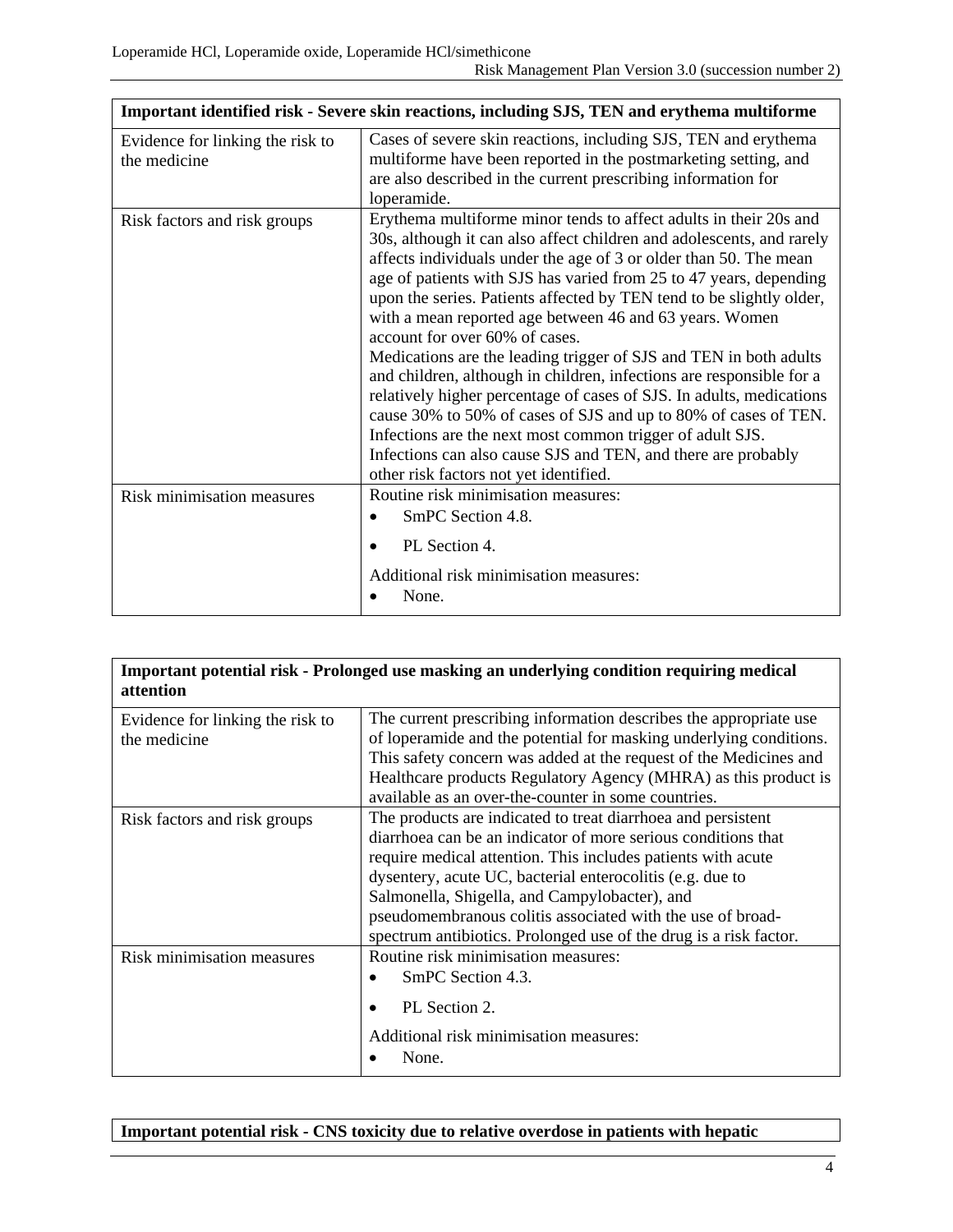| impairment                                       |                                                                                                                                                                                                                                                                                                                                                                                                                                                                                                                                                                                                                                                                                                                                                                                                                        |
|--------------------------------------------------|------------------------------------------------------------------------------------------------------------------------------------------------------------------------------------------------------------------------------------------------------------------------------------------------------------------------------------------------------------------------------------------------------------------------------------------------------------------------------------------------------------------------------------------------------------------------------------------------------------------------------------------------------------------------------------------------------------------------------------------------------------------------------------------------------------------------|
| Evidence for linking the risk to<br>the medicine | As loperamide is almost completely extracted by the liver; where it<br>is predominantly metabolised, conjugated and excreted via the<br>bile; there is significant first pass metabolism. Therefore, although<br>no pharmacokinetic data are available in patients with hepatic<br>impairment, there is a risk that when loperamide is used by patients<br>with hepatic impairment reduced first pass metabolism may result<br>in a relative overdose leading to CNS toxicity.<br>Serum enzyme elevations have not been linked to therapy with<br>loperamide, consistent with most opiates currently used. No<br>convincing cases of idiosyncratic acute, clinically apparent liver<br>injury have been reported. The lack of hepatotoxicity may be a<br>result of the low doses used and the low systemic absorption. |
| Risk factors and risk groups                     | Patients with hepatic impairment have reduced first pass<br>metabolism that may result in overdose leading to CNS toxicity.<br>Intentional and unintentional drug overdose are risk factors for this<br>safety concern.                                                                                                                                                                                                                                                                                                                                                                                                                                                                                                                                                                                                |
| Risk minimisation measures                       | Routine risk minimisation measures:<br>SmPC Section 4.2.<br>SmPC Section 4.4.<br>SmPC Section 4.5.<br>SmPC Section 4.8.<br>SmPC Section 4.9.<br>PL Section 3.<br>Additional risk minimisation measures:<br>None.                                                                                                                                                                                                                                                                                                                                                                                                                                                                                                                                                                                                       |

| Important potential risk - QT prolongation and/or serious ventricular arrhythmias, including<br>TdP associated with abuse and misuse of loperamide |                                                                      |
|----------------------------------------------------------------------------------------------------------------------------------------------------|----------------------------------------------------------------------|
| Evidence for linking the risk to                                                                                                                   | Although a drug/event causal association between loperamide          |
| the medicine                                                                                                                                       | abuse/misuse/intentional overdose and the occurrence of              |
|                                                                                                                                                    | QT prolongation and/or serious cardiac arrhythmias, including        |
|                                                                                                                                                    | TdP, has not been established, cases of loperamide                   |
|                                                                                                                                                    | abuse/misuse/intentional overdose at massively high doses            |
|                                                                                                                                                    | resulting in QT prolongation and/or serious cardiac arrhythmias, as  |
|                                                                                                                                                    | well as cases of TdP, have been reported in some patients in the     |
|                                                                                                                                                    | literature/postmarketing environment. Such cases, including cases    |
|                                                                                                                                                    | with a fatal outcome, are also described in the current prescribing  |
|                                                                                                                                                    | information for loperamide.                                          |
| Risk factors and risk groups                                                                                                                       | Abuse/misuse/intentional overdose at high doses is a risk factor for |
|                                                                                                                                                    | the safety concern.                                                  |
| <b>Risk minimisation measures</b>                                                                                                                  | Routine risk minimisation measures:                                  |
|                                                                                                                                                    | SmPC Section 4.4.                                                    |
|                                                                                                                                                    | SmPC Section 4.9.                                                    |
|                                                                                                                                                    | PL Section 2.                                                        |